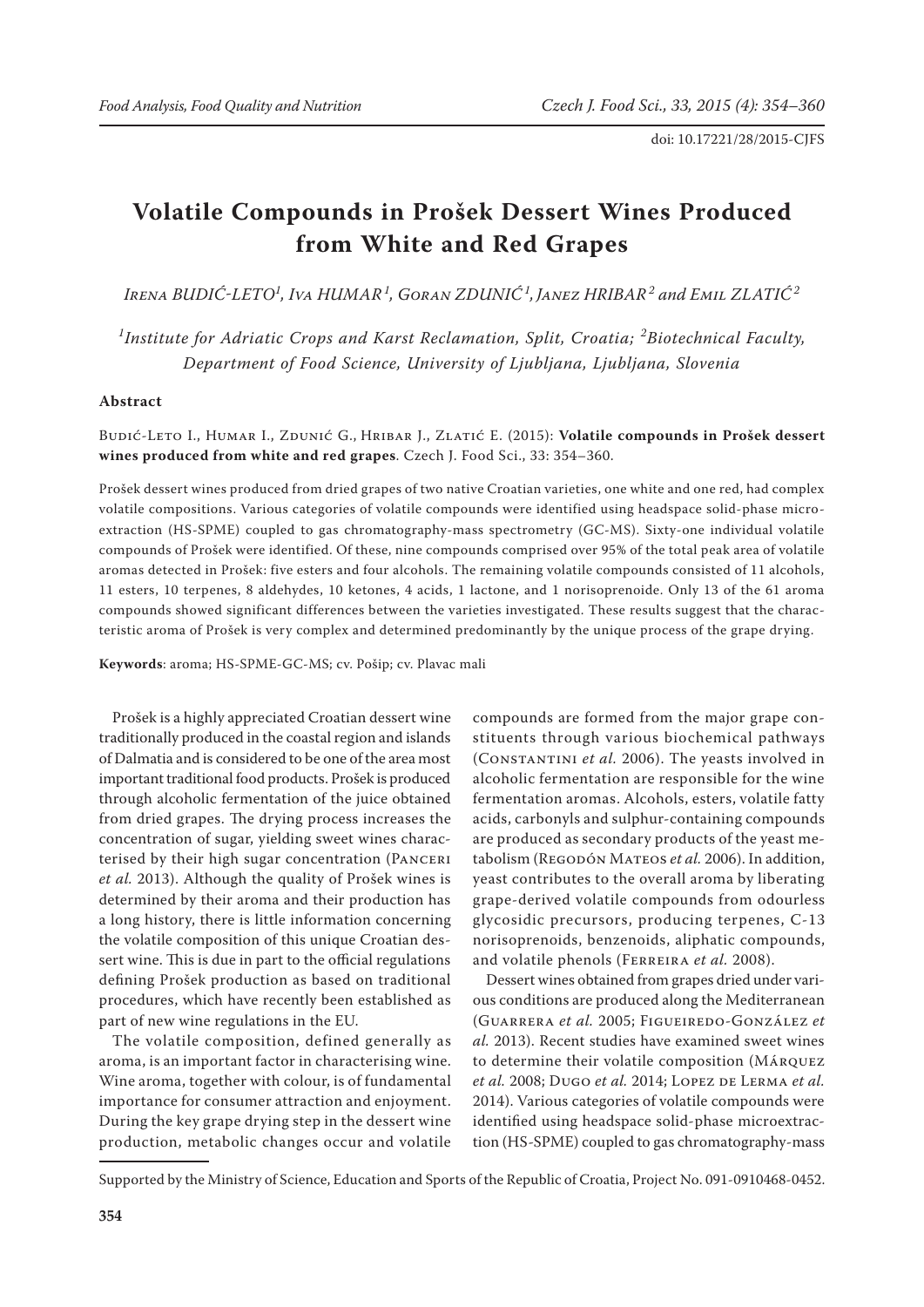spectrometry (GC-MS). Prošek is still not mentioned by name in the international rules and standards, so reliable analytical reference values are missing. There is one work describing the aroma compounds in Prošek (BUDIĆ-LETO et al. 2010), but the discussion is limited to just a few compounds and only one red grape cultivar, Plavac mali. In contrast, this work compares the volatile profiles of two very distinct Prošek wines: a white and a red, produced from the widely used native cultivars Pošip and Plavac mali, respectively.

## **MATERIALS AND METHODS**

*Experimental wines*. The original technology for Prošek wine making involves drying the grapes, however, commercial wines produced by different methods are currently on the Croatian market. To equalise the production conditions of the samples and facilitate direct comparison, we produced experimental wines under controlled conditions. The experiments were conducted in 2008 using two grapevine cultivars: the white Pošip and red Plavac mali (both *Vitis vinifera* L.), grown in commercial vineyards situated on the island of Korčula and the Pelješac peninsula of Dalmatia. Both vineyards are ~20 years old.

*Production of white Prošek from Pošip grapes*. Amount of 490 kg of grapes cv. Pošip (26.6 °Brix, total acidity 5.06 g/l, pH 3.93) were harvested and dried in a greenhouse. The grapes were dried for five days (September 10–15, 2008). The greenhouse was equipped with a system for temperature control and ventilation; the maximum temperature during drying was 40°C. The sugar concentration in the must after drying was  $\sim$ 32 °Brix, the total acidity was 6.01 g/l, and the pH was 4.07. The fruit weight loss was 33%. The weight loss was calculated using the equation:  $\mathcal{W}L = [(Wi - Wf)/Wi] (100)$ , where: %WL – percentage weight loss; Wi – initial fruit weight in g; Wf – final fruit weight in g. The dried grapes were crushed, destemmed and sulphited with potassium metabisulphite (15 g/hl). After 4 h skin contact at 15°C, the must was racked into a 25-l glass container. The must was inoculated with active dry yeast (Lalvin EC 1118, *Saccharomyces cerevisiae* var. *bayanus*) to start the fermentation. Alcoholic fermentations were done in triplicate. The Prošek was racked twice, at one and six months from the beginning of fermentation, and then bottled.

*Production of red Prošek from Plavac mali grapes*. 400 kg of grapes cv. Plavac mali (22 °Brix, total acidity 4.3 g/l, pH 3.66) was harvested in Pelješac, Croatia. The grapes were dried in a greenhouse for 18 days (October 10–29, 2008). The fruit weight loss was 55%, calculated as described above. The dried grapes were crushed, destemmed, and the pectolytic enzyme Endozym cultivar (AEB S.p.A., Brescia, Italy, 30 g/100 kg) and potassium metabisulphite (15 g/hl) were added. The sugar concentration in the must after drying was ~32 °Brix, the total acidity was 6.6 g/l, and the pH was 3.60. The must was divided into three equal parts and put into inox containers. Maceration took five days. Alcoholic fermentation was done using dry yeast (Lalvin EC 1118, *Saccharomyces cerevisiae* var*. bayanus*). After maceration, the pomace was pressed on a hydraulic press at < 2 bar. The must was put in 25-l glass vessels, where alcoholic fermentation continued. The first racking was done on day 29 and the second on day 184 (six months) from the beginning of fermentation. After the second racking, the Prošek was bottled.

*HS SPME- GC/MS analysis*. Ten ml wine, 10 μl acetophenone-d8 (cat. No. 296732-1G; Sigma Aldrich, St. Louis, USA**)** (internal standard, 0.1 mg/l standard solution in methanol) and 3 g NaCl were introduced into a 20-ml vial. The extraction of volatiles was carried out using a solid-phase microextraction (SPME, Stable Flex) fiber coated with Carboxen/polydimethylsiloxane sorbent (1 cm long, 85 μm thick; both Supelco, Bellefonte, USA). The analysis was conducted on a GC 7890A gas chromatograph (Agilent Technologies, Santa Clara, USA) equipped with a MPS2 Multipurpose autosampler (Gerstel, Baltimore, USA) and 5975C mass spectrometer (Agilent Technologies). The sample vials were conditioned in a temperaturecontrolled heating module at 45°C for 51 min and agitated at 600 rpm. The volatile compounds were desorbed into a GC injector port at 250°C in splitless mode for 2 minutes. The gas chromatograph was fitted with a ZB-WAX capillary column, 60 m  $\times$  0.32 mm *i.d*. with 1 μm film thickness. Helium was used as the carrier gas at a flow rate of 1.2 ml/min at 40°C. The oven temperature was programmed as follows: initial temperature 40°C held for 5 min, then 4°C/min to 230°C. The volatile compounds were identified with a mass selective detector (5975C; Agilent Technologies). The detector operated in the *m*/*z* range between 30 and 250, the ion source and quadrupole temperature were maintained at 250 and 150°C, respectively. The identification of the compounds was performed by comparison of their mass spectra with those of the NIST mass spectral database (National Institute of Standards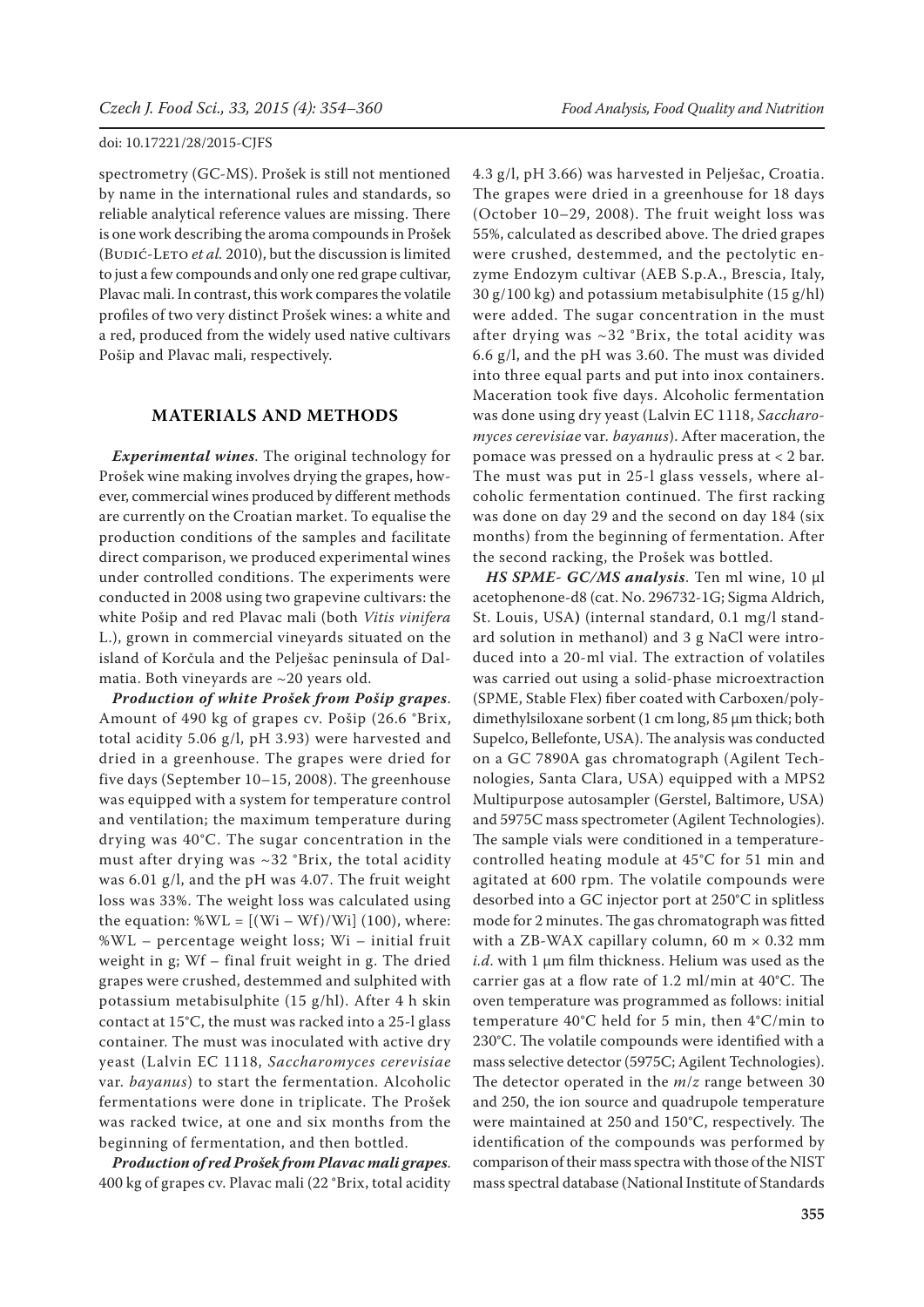| No              | Compound                 | Kovats index | Pošip       | Plavac mali   |
|-----------------|--------------------------|--------------|-------------|---------------|
| Aldehydes       |                          |              |             |               |
| 1               | Acetaldehyde             | 700          | 143.06      | 217.42        |
| 2               | Hexanal                  | 1 1 0 1      | 1.85        | 2.24          |
| 3               | Heptanal                 | 1 1 8 4      | $9.45*$     | $6.03*$       |
| 4               | 2-Hexenal                | 1 1 4 8      | 151.15      | 88.53         |
| 5               | Octanal                  | 1 307        | 0.76        | 0.86          |
| 6               | Nonanal                  | 1 4 0 2      | $44.18*$    | 233.86*       |
| 7               | Benzaldehyde             | 1525         | 15.04       | 31.64         |
| 8               | Phenyl acetaldehyde      | 1650         | 15.14       | 15.98         |
| <b>Alcohols</b> |                          |              |             |               |
| 9               | 2-Methyl-1-butanol       | 1 2 2 5      | 1 408.18    | 1 3 2 3 . 8 5 |
| 10              | 3- Methyl-1-butanol      | 1 2 2 9      | 5 205.15    | 4 814.94      |
| 11              | 1-Pentanol               | 1 2 5 5      | 28.48       | 36.99         |
| 12              | Hexanol                  | 1373         | 939.85      | 1 202.61      |
| 13              | 3-Hexene-1-ol $(Z)$      |              | 1.40        | 2.76          |
| 14              | 3-Ethoxy-1-propanol      |              | 15.08       | 12.78         |
| 15              | 2-Hexene-1-ol $(E)$      | 1 4 0 5      | 61.11       | 38.64         |
| 16              | 1-Heptanol               | 1 4 6 0      | $5.41*$     | 40.35*        |
| 17              | Ethylhexanol             | 1483         | 7.41        | 10.53         |
| 18              | 2,3-butandiol            |              | 348.33      | 539.73        |
| 19              | 1-Octanol                | 1562         | 22.75       | 27.41         |
| 20              | 1-Nonanol                | 1670         | 17.28       | 18.07         |
| 21              | 2-Nonen-1-ol             | 1742         | 4.54        | 3.35          |
| 22              | 2-phenylethanol          | 1935         | 12 558.67   | 10 494.31     |
| 23              | $(Z)$ -6-Nonen-1-ol      |              | 2.28        | 5.80          |
| <b>Esters</b>   |                          |              |             |               |
| 24              | Ethylacetate             | 905          | 11 185.13   | 10738.89      |
| 25              | Isoamylacetate           | 1 1 4 0      | 19 136.93   | 13 132.20     |
| 26              | Ethyl crotonate          | 1 0 3 7      | 6.03        | 4.29          |
| 27              | Ethyl hexanoate          | 1 2 3 5      | 2 0 1 4 .76 | 1 132.40      |
| 28              | Hexylacetate             | $1\;275$     | 143.23      | 130.13        |
| 29              | Ethyl heptanoate         | $1\,331$     | 25.40*      | 56.10*        |
| 30              | Methyl octanoate         | $1\;413$     | 28.13       | 23.19         |
| 31              | Ethyl octanoate          | 1457         | 10 345.37*  | 3 885.07*     |
| 32              | 3-Methylbutyl hexanoate  | $1\;450$     | 59.91*      | 32.97*        |
| 33              | Ethyl nonanoate          | 1559         | 32.28       | 37.29         |
| 34              | Ethyl decanoate          | $1\,636$     | 3 270.52*   | $1238.50*$    |
| 35              | 3-Methylbutil octanoate  | 1682         | 141.83      | 68.28         |
| 36              | Ethyl-2-phenylacetate    | 1867         | $6.47*$     | $31.70*$      |
| 37              | Methyl 2-hydroxybenzoate |              | 1.89        | 3.15          |
| 38              | Ethyl dodecanoate        | $1\;864$     | 145.78      | 96.79         |
| 39              | Ethyl tetradecanoate     |              | 21.49       | 52.61         |

## Table 1. Experimental Kovats index values and peak area of volatile compounds identified in Prošek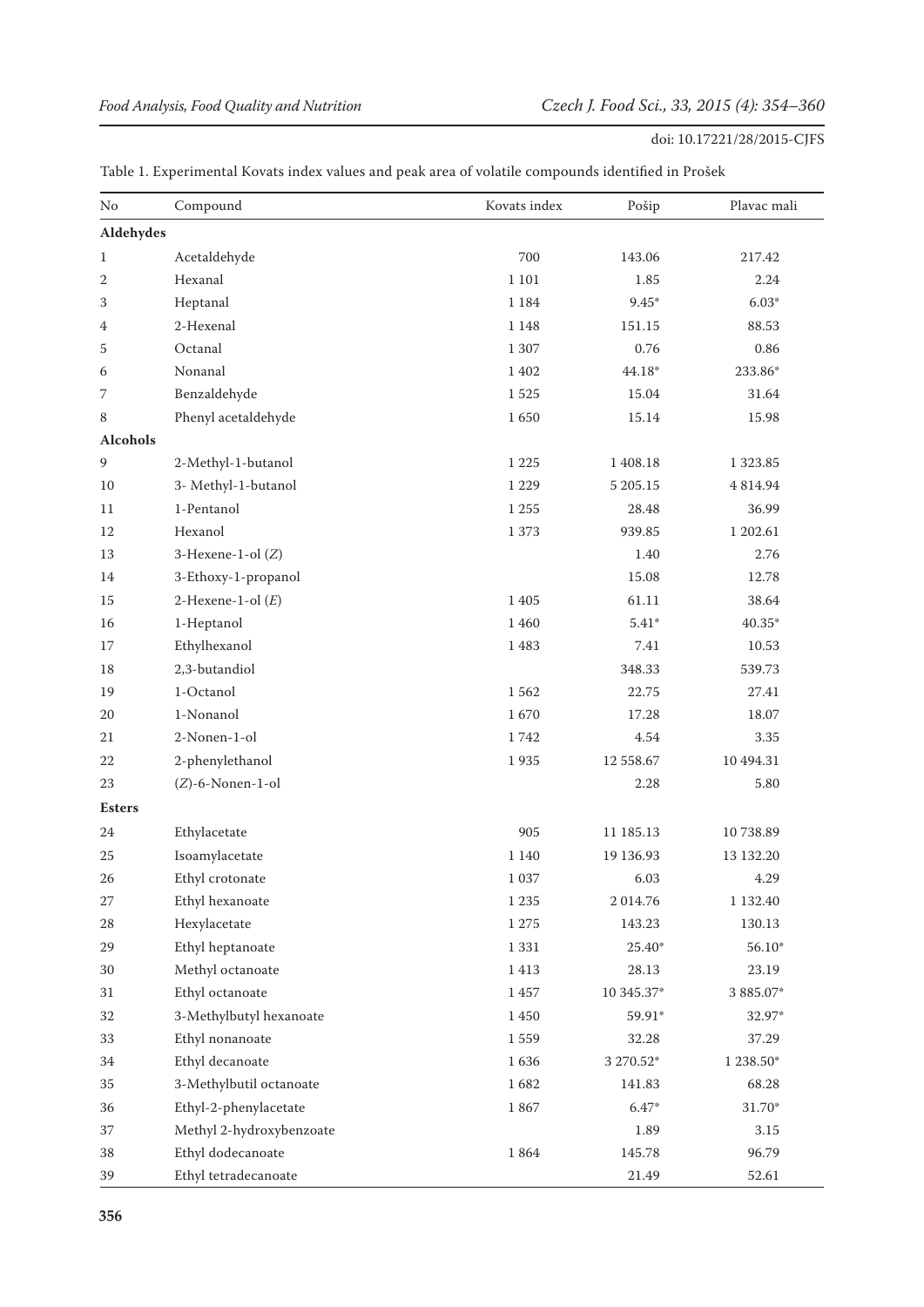#### Table 1 to be continued

| N <sub>o</sub>           | Compound                          | Kovats index | Pošip     | Plavac mali |
|--------------------------|-----------------------------------|--------------|-----------|-------------|
| <b>Terpenes</b>          |                                   |              |           |             |
| 40                       | $\alpha$ -Terpinene               | 1 200        | 0.26      | 2.10        |
| 41                       | Limonene                          | 1 2 2 4      | 4.91      | 4.50        |
| 42                       | $\beta$ -Phellandrene             | 1 2 4 6      | 0.25      | 0.91        |
| 43                       | cis-Ocimene                       | 1 2 5 5      | 14.27     | 30.21       |
| 44                       | Cinnamene                         | 1 2 7 3      | 9.60      | 17.00       |
| 45                       | $p$ -Cymene                       | 1 2 8 2      | 25.78     | 26.92       |
| 46                       | Terpinolen                        | 1 2 9 7      | 1.16      | 1.71        |
| 47                       | Linalool                          | 1544         | 8.45*     | $2.13*$     |
| 48                       | 4-Terpineol                       | 1606         | $1.10*$   | 15.78*      |
| 49                       | Nerol                             | 1792         | 4.20      | 8.61        |
| Ketones                  |                                   |              |           |             |
| 50                       | Heptan-2-one                      | 1 1 6 0      | $2.17*$   | $2.98*$     |
| 51                       | 3-Octanone                        | 1 2 7 9      | $5.42*$   | 19.24*      |
| 52                       | 3-Hydroxy-2-butanone (or acetoin) | 1 3 2 2      | 5.77      | 17.44       |
| 53                       | 6-Methyl-5-heptene-2-onye         | 1 3 6 6      | $0.98*$   | $3.73*$     |
| 54                       | 2-Nonanone                        | 1415         | 29.90     | 23.06       |
| 55                       | 2-Decanone                        | 1523         | 0.66      | 1.28        |
|                          | C-13 norisoprenoids               |              |           |             |
| 56                       | β-Demascenone                     | 1835         | 72.23     | 44.23       |
| Lactone                  |                                   | 1640         | 20.99     | 21.17       |
| 57                       | γ-Butyrolactone                   | 1640         | 20.99     | 21.17       |
| <b>Acids</b>             |                                   |              |           |             |
| 58                       | Acetic acid                       | 1481         | 337.45    | 555.78      |
| 59                       | Pentanoic acid                    | 1698         | 203.63    | 155.56      |
| 60                       | Heptanoic acid                    | 1 900        | 2.65      | 4.27        |
| 61                       | Octanoic acid                     | 2090         | 300.40    | 138.65      |
| $\Sigma$ Total volatiles |                                   |              | 68 623.93 | 50 929.50   |

Results are expressed as relative concentrations of the individual compounds in comparision to the peak area of the internal standard ( $\times$  10<sup>5</sup>) calculated for three replications (RSD  $\leq$  5%); \*indicate significant differences at a 95% confidence level

and Technology, USA). The results were expressed as the relative concentration of compounds, as calculated from the peak area of the individual compounds in comparison with the internal standard. The repeatability of the experimental method was determined by performing three replicate analyses of each Prošek sample. Calculated relative standard deviations (RSD %) of the peak areas were below than 5%.

*Statistical analysis*. Statistical analysis was performed to compare Prošek wines made from different grape varieties. An analysis of variance (ANOVA) was made for each aroma compound studied (*P* < 0.05). The software used was Statistica 8.0 (StatSoft, Inc., Tulsa, USA).

#### **RESULTS AND DISCUSSION**

We analysed the volatile aroma compounds of Prošek wines produced by using traditional procedures from partially dried grapes of the two Croatian native grape cultivars Plavac mali and Pošip.

The two Prošek wines yielded 61 peaks corresponding to volatile compounds (Table 1). Quantification of the compounds was performed based on FID% area related to SPME fiber uptake. Absolute concentrations would have to be obtained using standard compounds, a highly demanding procedure considering the complexity of Prošek. The 61 identified compounds were divided into eight groups: 16 esters, 15 alcohols, 10 terpenes, eight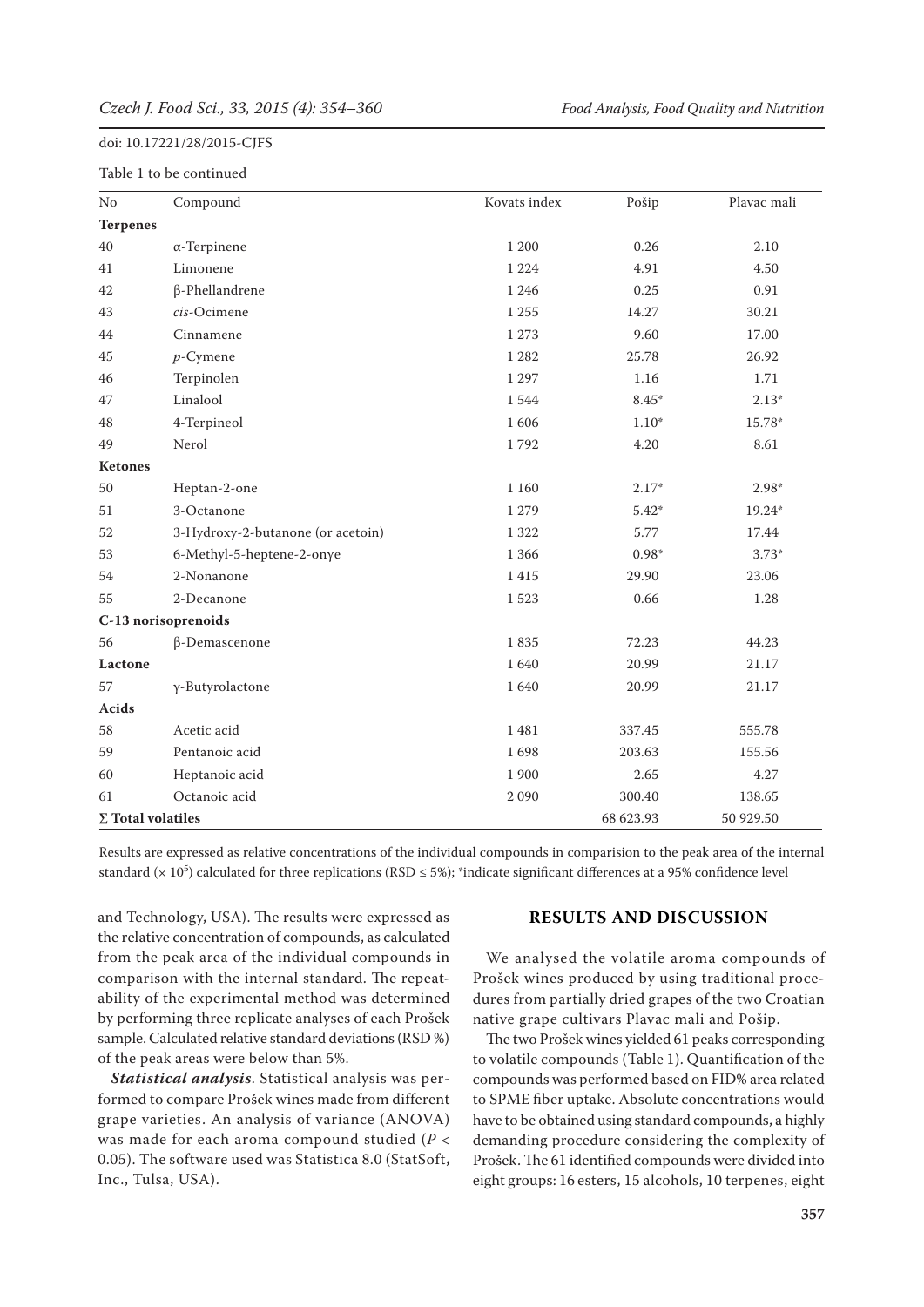aldehydes, 6 ketones, 4 acids, 1 C-13 norisoprenoid, and 1 lactone, each being present in each Prošek. Esters were the most aboundant volatile compounds making 67.7% in Pošip and 60.2% in Plavac mali wines. This was followed by alcohols (30.1% in Pošip and 36.5% in Plavac mali). Acids content was 1.2% in Pošip and 1.7% in Plavac mali. Aldehydes content was less than 1% and that of terpenes was 0.1% in Pošip and 0.2% in Plavac mali. Ketones and C-13 norisoprenoid were found in the amount of  $\sim 0.1\%$ and lactone in the amount of < 0.1% in both wines. These values are the percentages of the sum of the peak areas of the identified volatile compounds.

Acetate esters are the major esters in Prošek. Isoamyl acetate, with a characteristic banana odour, was the most abundant single compound in Prošek with 25.8% in Plavac mali and 27.9 % in Pošip. Ethyl acetate was the second most abundant ester making 16.3% in Pošip and 21.1% in Plavac mali. The wines produced from sun-dried grapes had high concentrations of isoamyl acetate and ethyl acetate (Márquez *et al.* 2008). Ethyl acetate and acetic acid are usually very abundant in Passito and Vin Santo wines, but the flavour note is buffered by the high sugar concentration (Bellincontro *et al.* 2004). Ethyl acetate and isoamyl aceate were major ester compounds in fino sherry wine (Castro *et al.* 2004). Ethyl octanoate, ethyl decanoate, and 3-methylbutyl hexanoate were statistically more abundant (*P* < 0.05) in Prošek from cv. Pošip than in that from cv. Plavac mali, while ethyl-2-phenylacetate and ethyl heptanoate were less abundant.

The most abundant alcohol (apart from ethanol) in Prošek wines was 2-phenylethanol, 18.3% in Pošip and 20.6% in Plavac mali. 2-Phenylethanol was a primary volatile compound in Andalusian sweet wines, Malvasia delle Lipari, Fino, and Pedro Ximenez (Muratore *et al.* 2007; Campo *et al*. 2008; Márquez *et al.* 2008). 3-Methyl-1-butanol (7.6% in Pošip and 9.5% in Plavac mali) and 2-methyl-1-butanol (2.1% in Pošip and 2.6% in Plavac mali) were other abundant alcohols in Prošek. Due to its strong rose and honey notes, 2-phenylethanol has a positive influence on the sweet wine aroma (Genovese *et al.* 2007; López de Lerma & Peinado 2011).

There were significant differences (*P* < 0.05) between Plavac mali and Pošip wines in 13 of the 61 identified compounds. Although the wine aroma is predominantly determined by the variety, different terroir may also influence the aroma. The effects on the wine aroma originating from agronomic practices have been also well documented (GONZÁLEZ-RODRÍGUEZ et al. 2011; Gonzáez-Álvarez *et al.* 2012; Noguerol-PATO *et al.* 2012b). Wine techniques that affect temperature, oxygen and other conditions during drying, maceration, and alcoholic fermentation also significantly influence the wine aroma (GONZÁLEZ-Álvarez *et al.* 2013; Noguerol-Pato *et al.* 2013; Reboredo-Rodríguez *et al.* 2015).

Despite the very clear differences in aroma and other sensory attributes of white and red Prošeks (data not shown), the differences in chemical composition were very small. Despite substantial differences in the fermentation of white and red Prošeks, there were no differences between the contents of  $C_6$  alcohols,  $C_6$  aldehydes, and β-damascenone: the volatiles originating from the berry skin (Noguerol-Pato *et al.* 2012a). Instead, the primary differences between white and red Prošeks were in the major volatile compounds, particularly certain esters. White Prošek wines had more esters than the red ones. Ethyl esters of fatty acids, mainly ethyl hexanoate and ethyl octanoate, are produced by yeast during alcoholic fermentation of most red and white wines, but in Prošek, which is produced from dried grapes, acetate esters, isoamyl acetate and ethyl acetate dominate.

Sweet wines generally have lower concentrations of volatile terpenes, β-damascenone, alcohols, and ethyl esters of fatty acids, especially those containing 6 to 10 carbon atoms, due to the lower metabolic activity of yeasts. Dry wines produced from the same red grape cultivar, Garnache Tintorera, formed ketones such as acetoin, and aldehydes like 2-furfural and 5-methylfurfural, during fermentation through the microbial activity of lactic acid bacteria and yeasts (Noguerol-Pato *et al*. 2012a). The two latter aldehydes were not detected in our samples of Prošek.

Hexanol, a C6 alcohol compound originating from grape-derived precusors, comprised > 1% of the identified volatile compounds in Prošek. These compounds are of varietal or pre-fermentative origins beining scarcely affected by the fermentation, and are important contributors to the green, grassy, and fresh aroma (De Torres *et al.* 2010). Small amounts of C6 alcohols were also determined in two Sicilian passito wines, Malvasia delle Lipari and Moscato di Noto (Guarrera *et al.* 2005).

## **CONCLUSIONS**

The volatile profiles of Prošek wines made from grapes of two native cultivars grown in Dalmatia,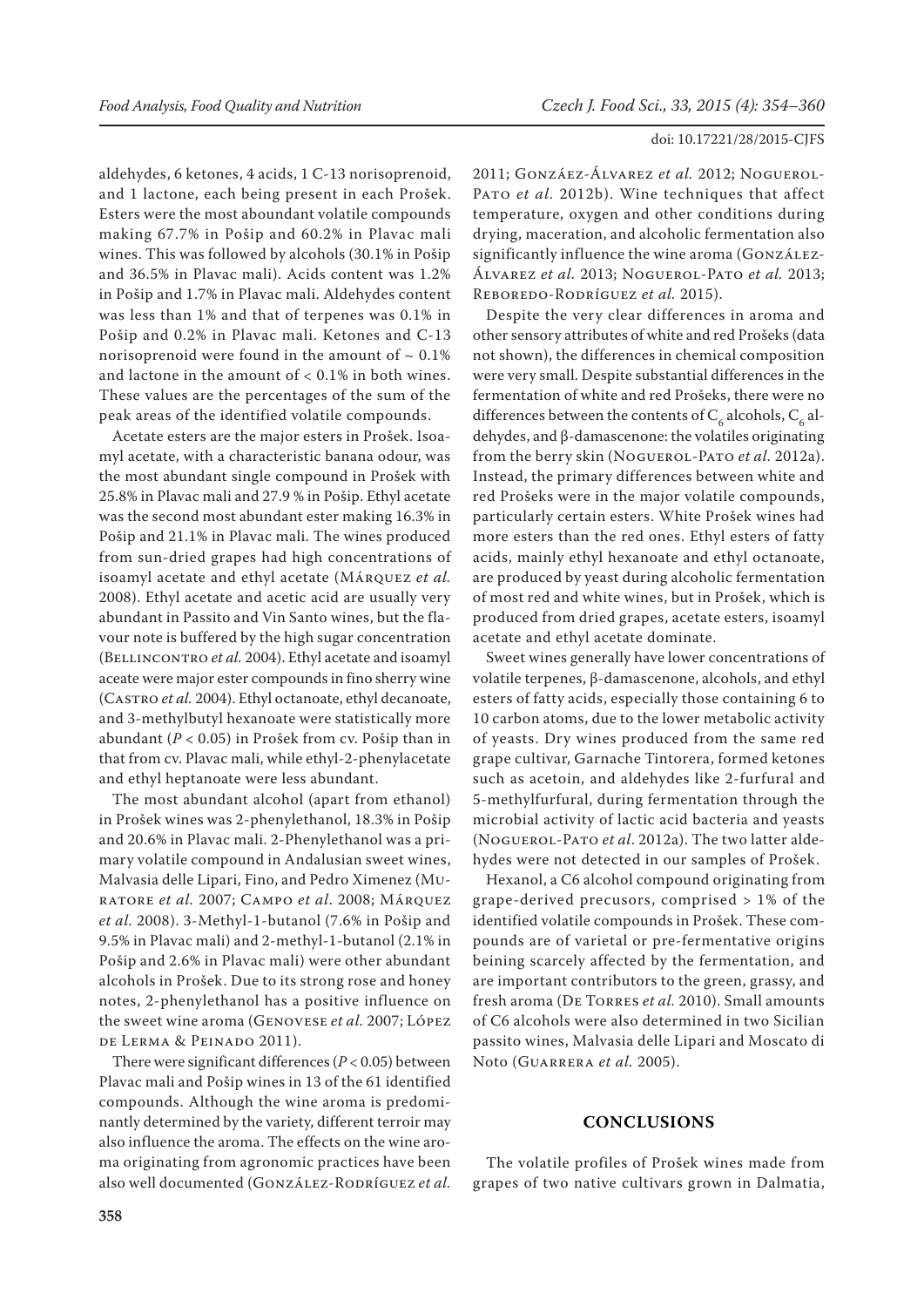red Plavac mali and white Pošip, were characterised. The screening analysis was used to isolate 61 volatile compounds. Higher alcohols made up  $\sim$  33% of the total volatiles; this group included 2-phenylethanol, 3-methyl-1-butanol, 2-methyl-1-butanol and hexanol. Acetate and ethyl esters formed 64% of total volatiles, of which the amount of acetate was 45%. The higher ester components included isoamyl aceate, ethyl acetate, ethyl octanoate, ethyl decanoate, and ethyl hexanoate. Despite the different colours of the grapes used, one white and one red, and the different duration of maceration, the aromas of the wines were very similar. Differences were determined in only 13 of 61 compounds identified, most of which were present in very low relative proportions of the total volatiles.

#### **References**

- Bellincontro A., De Santis D., Botondi R., Villa I., Mencarelli F. (2004): Different postharvest dehydration rates affect quality characteristics and volatile compounds of Malvasia, Trebbiano and Sangiovese grapes for wine production. Journal of the Science of Food and Agriculture, 84: 1791–1800.
- Budić-Leto I., Zdunić G., Banović M., Kovačević Ganić K., Tomić-Potrebuješ I., Lovrić T. (2010): Fermentative aroma compounds and sensory descriptors of traditional Croatian dessert wine Prošek from Plavac Mali cv. Food Technology and Biotechnology, 48: 530–537.
- Campo E., Cacho J., Ferreira V. (2008) The chemical characterization of the aroma of dessert and sparkling white wines (Pedro Ximénez, Fino, Sauterns, and Cava) by gas chromatography-olfactometry and chemical quantitative analysis. Journal of Agricultural and Food Chemistry, 56: 2477–2484.
- Castro R., Natera R., Benitez P., Barroso C.G. (2004): Comparative analysis of volatile compounds of "fino" sherry wine by rotatory and continuous liquid-liquid extration and solid-phase microextraction in conjunction with gas chromatography-mass spectrometry. Analytica Chimica Acta, 513: 141–150.
- Constantini V., Bellincontro A., De Santis D., Botondi R., Mencarelli F. (2006): Metabolic changes of Malvasia grapes for wine production during postharvest drying. Journal of Agricultural and Food Chemistry, 54: 3334–3340.
- De Torres C., Diaz-Maroto M.C., Hermosin-Gutierrez I., Perez-Coello M.S. (2010): Effect of freeze-drying and oven-drying on volatiles and phenolics composition of grape skin. Analytica Chimica Acta, 660: 177–182.
- Dugo G., Franchina F.A., Scandinaro M.R., Bonaccorsi I., Cicero N., Tranchida P.Q., Mondello L. (2014): Elucida-

tion of the volatile composition of Marsala wines by using comprehensive two-dimensional gas chromatography. Food Chemistry, 142: 262–268.

- Ferreira V., Escudero A., Campoo E., Cacho J. (2008): The chemical foundations of wine aroma – a role game aiming at wine quality, personality and varietal expression. In: Proceedings of the 13<sup>th</sup> Australian Wine Industry Technical Conference, Adelaide, Australian Wine Industry Technical Conference Inc.: 142–150.
- Figueiredo-González M., Cancho-Grande B., Simal-Gandara J. (2013): Effects on colour and phenolic composition of sugar concentration processes in dried-on- or dried-off-vine grapes and their aged or not natural sweet wines. Trends in Food Science and Technology, 31: 36–54.
- Genovese A., Gambuti A., Piombino P., Moio L. (2007): Sensory properties and aroma compounds of sweet Fiano wine. Food Chemistry, 103: 1228–1236.
- González-Álvarez M., Noguerol-Pato R., González-Barreiro C., Chancho-Grande B., Simal-Gándara J. (2012): Changes on the sensorial attributes of white wines with the application of new anti-mildew fungicides under critical agricultural practice. Food Chemistry, 130: 139–146.
- González-Álvarez M., Noguerol-Pato R., González-Barreiro C., Cancho-Grande B., Simal-Gándara J. (2013): Sensory quality control of young vs. aged sweet wines obtained by the techniques of both postharvest natural grape dehydration and fortification with spirits during vinification. Food Analytical Methods, 6: 289–300.
- González-Rodriguez R.M., Noguerol-Pato R., González-Barreiro C., Chancho-Grande B., Simal-Gándara J. (2011): Application of new fungicides under good agricultural practices and their effects on the volatile profile of white wines. Food Research International, 44: 397–403.
- Guarrera N., Campisi S., Nicolosi Asmundo C.N. (2005): Identification of the odorants of two Passito wines by gas-chromatography-olfactometry and sensory analysis. American Journal of Enology and Viticulture, 56: 394–399.
- López de Lerma N., Peinado R.A. (2011): Use of two osmoethanol tolerant yeast strain to ferment must from Tempranillo dried grapes: effect on wine composition. International Journal of Food Microbiology, 145: 342–348.
- López de Lerma N., Moreno J., Peinado R.A. (2014): Determination of the optimum sun-drying time for *Vitis vinifera* L. cv. Tempranillo grapes by E-nose analysis and characterization of their volatile composition. Food and Bioprocess Technology, 7: 732–740.
- Márquez R., Castro, Natera R., García-Barroso C. (2008): Characterisation of the volatile fraction of Andalusian sweet wines. European Food Research and Technology, 226: 1479–1484.